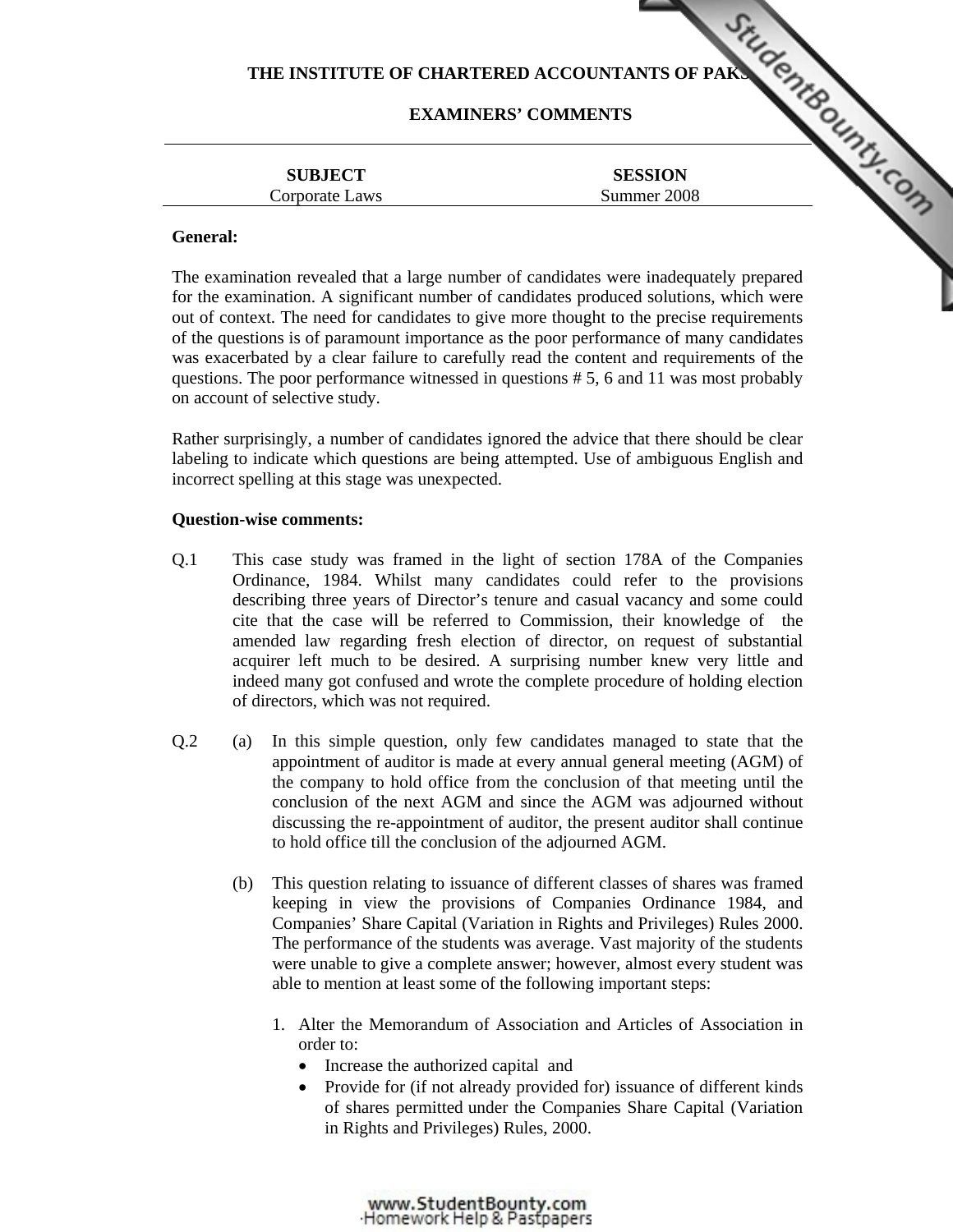- 2. Pass Special Resolution authorizing the issue of shares.
- *Examiners' Comments on Corporate Laws Summer 2008 Examiners'* Comments on Corporate Laws Summer 2008 Examine is the community of the community of the community of the community of the community of the community of the 3. On the basis of the Special Resolution, file an application with the Federal Government, to allow the company to raise its capital further, without issuance of right shares.
- Q.3 The performance in this question was average. The candidates were able to specify many of the formalities required to be carried out when a company is winding up its operation in Pakistan and when the company having a branch office is being wound up, in the country of its incorporation. However, very few of the students could give a complete answer.
- Q.4 (a) This question was based on Rule 5 of the Companies (Issue of Capital) Rules, 1996. Most of the students were able to perform well; however an important point i.e. that the company may only make a right issue if at least one year has passed since the last issue of capital to the public, was missed by the majority.
	- (b) (i) Most candidates recognized that since the market share price during the past one year (preceding six months as per Rule 5) has remained below par value, the right issue will have to be fully and firmly underwritten.
		- (ii) Most candidates were able to mention that the company may charge premium on right shares up to the free reserves per share. However, only a small percentage of candidates were able to cover the other conditions i.e. (i) the free reserves per share need to be certified by the company's auditors and (ii) the auditor's certificate has to be furnished to the Commission and the stock exchange(s).

Very few candidates knew about the conditions which are required to be fulfilled when a company proposes to charge premium on right shares exceeding the free reserves per share. The requirements are as follows:

- (a) at least 40% of all the shareholders should undertake to subscribe their portion of right issue; and
- (b) the remaining amount shall be underwritten by at least two financial institutions not being an associated company and the underwriters shall give full justification of the amount of premium in their independent due diligence report.

 Many candidates narrated all the requirements of Rule 5 of the Companies (Issue of Capital) Rules, 1996 while answering part (a) of the question, instead of mentioning the appropriate provisions in each part of the question.

Q.5 (a) It was a simple question based on Companies (Appointment of Legal Advisers) Act 1974 and the related rules issued in 1975. However, very few students could perform well because it seemed that they had ignored this topic on account of selective studies.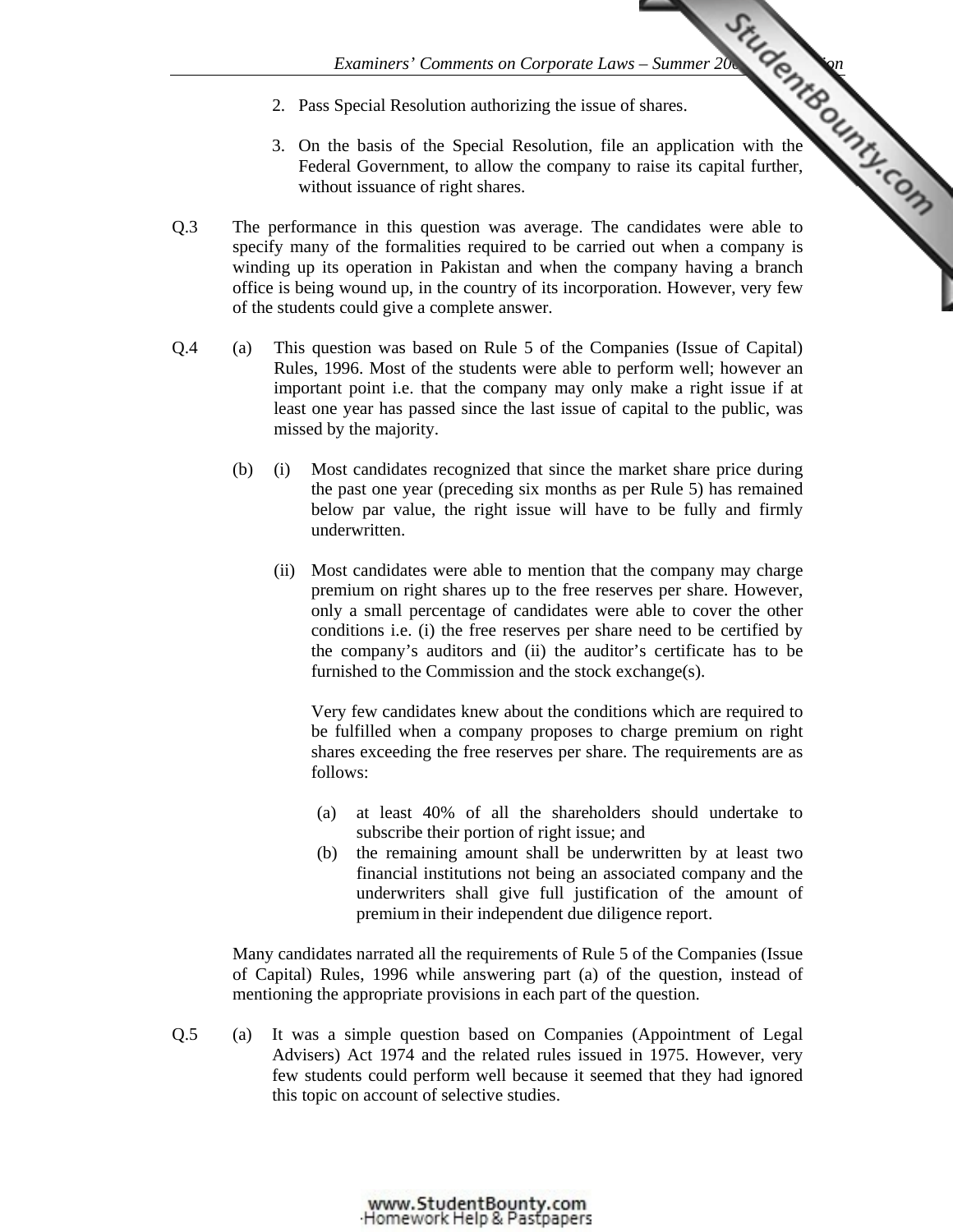- *Examiners' Comments on Corporate Laws Summer 2008 Examiners'* Comments on Corporate Laws Summer 2008 Examines that we distribute the majority listed of the majority listed Capacity of the majority listed Capacity of t (b) Even where candidates were not totally aware of all the particulars that required to be specified in the register of legal advisers, the majority listed at least the following through presumption:
	- Name of the legal adviser or name of the firm
	- **Remuneration**
	- **Address**
	- Date of appointment

However, only few of them could mention about number of partners in case of a firm and date of termination of appointment. It has to be said that it was in the substance of the question that candidates scored good marks.

Q.6 This straight forward question was based on *Rule 2, Part A, Chapter XIX of Foreign exchange regulations.* Disappointingly very few students could secure passing marks as it was evident that a large majority had not studied the Foreign Exchange Regulations. Many of the better performing students restricted their answer to the following statement:

> "Foreign Controlled Company is any company, not being a banking company which is controlled directly or indirectly by persons resident outside Pakistan".

They failed to explain the conditions under which a company, firm or branch will be deemed to be controlled by a person resident outside Pakistan.

Q.7 This question was based on code viii (b) of the Code of Corporate Governance. Many candidates referred to accounting policies and responsibilities of audit committee which were not required. Such irrelevant material gained no credit; indeed it showed that they did not recognize the key requirements of the question.

 Vast majority produced answers which were based on their general understanding of the powers and responsibilities of the Board of Directors. Consequently, they were able to secure a few marks but very few could produce really good answers.

- Q.8 This question was based on Section 17 of the Listed Companies (Substantial Acquisition of Voting Shares and Take-over) Ordinance, 2002. Many candidates were able to mention that upward revision in offer price can be made at any time up to seven working days prior to the date on which the previous offer is to lapse but most of them were not able to list all the other conditions which have to be met before an upward revision of public offer can be made.
- Q.9 (a) This question was based on the requirements of section 95A of the Companies Ordinance, 1984 and Rule 5 of the Companies (Buy-Back of Shares) Rules, 1999.

The information given in answer scripts was often reasonably accurate showing that the candidates had properly learnt and revised the topics they chose to cover in their answers. However, many candidates choose to write everything they knew about buy back of shares instead of selecting and applying relevant knowledge and provisions to the given situation.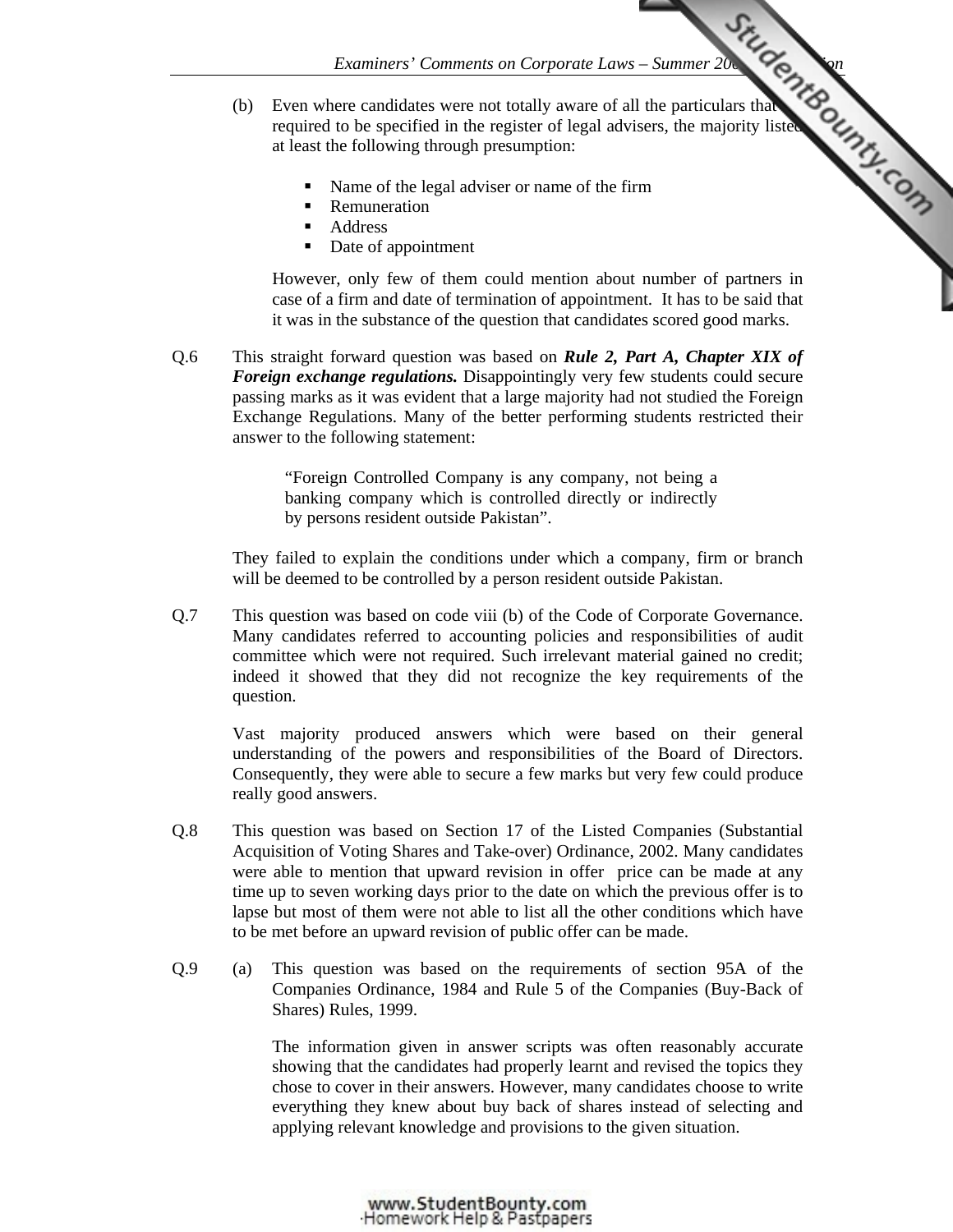- *Examiners' Comments on Corporate Laws Summer 2008 Examiners'* Comments were not aware of the specific narral complete and improperly worded and improperly worded the the (b) A large number of the students were not aware of the specific narratively requirements of drafting the clause to be included in the memorandum of association and consequently produced incomplete and improperly worded answers.
- Q.10 This question was framed in the light of requirements of Section 263 of the Companies Ordinance, 1984 and Rule 18 of the Companies (General Provisions and Forms) Rules, 1985. Few candidates managed to attempt the question correctly. Some candidates confused the requirements with investigation procedures. As for those who at least tried to focus on the issue, many candidates wrote the requirements stated in Sections 263 of the Companies Ordinance, 1984 but did not correlate it with the requirements of Rule 18.
- Q.11 As already mentioned in the General Comments, most students seemed to have ignored the Central Depositories Act, 1997 in their studies and could not answer the question correctly. Part (a) of the question was based on Section 2 (17) of the Act whereas part (b) was based on Section 10 thereof.
- Q.12 While the majority of candidates grasped the essence of this question, a fairly substantial minority failed to see what was required and based their answers on matters which were not central to the question.

In most of the replies, the following shortcomings were noted:

- (i) Students were confused about the inclusion of public holiday for depositing of proxy form at least 48 hours before the meeting.
- (ii) Few students mentioned that proxy form of both proxies were correct whereas, as per the Companies Ordinance 1984, a member shall not be entitled to appoint more than one proxy to attend any one meeting. Since B had appointed more than one proxy for the meeting and more than one instrument of proxy had been deposited with the company, both instruments of proxy became invalid.
- (iii) Most candidates managed to state that company may, by resolution of the directors, authorize any of its officials or any other person to act as its representative at a general meeting of any other company. Disappointingly, many candidates who explained the above provision then went on to contradict themselves by stating that since Mr. Sameer is not an employee of the company, his vote is not valid.
- (iv) Only few students mentioned that concerned shareholders should have demanded a poll before or on the declaration of the result of the voting by show of hands and not after the meeting was concluded and therefore the shareholder's protest regarding approval of resolution was not valid.
- (v) Some students were confused as to the timings of quorum and failed to mention that since the quorum was present within 30 minutes, the meeting was valid.
- (vi) Many of the candidates who approached the question in a more structured and relevant way by explaining the above issues in the light of the Companies Ordinance 1984, failed to give a final conclusion regarding the validity of the meeting and the resolution.